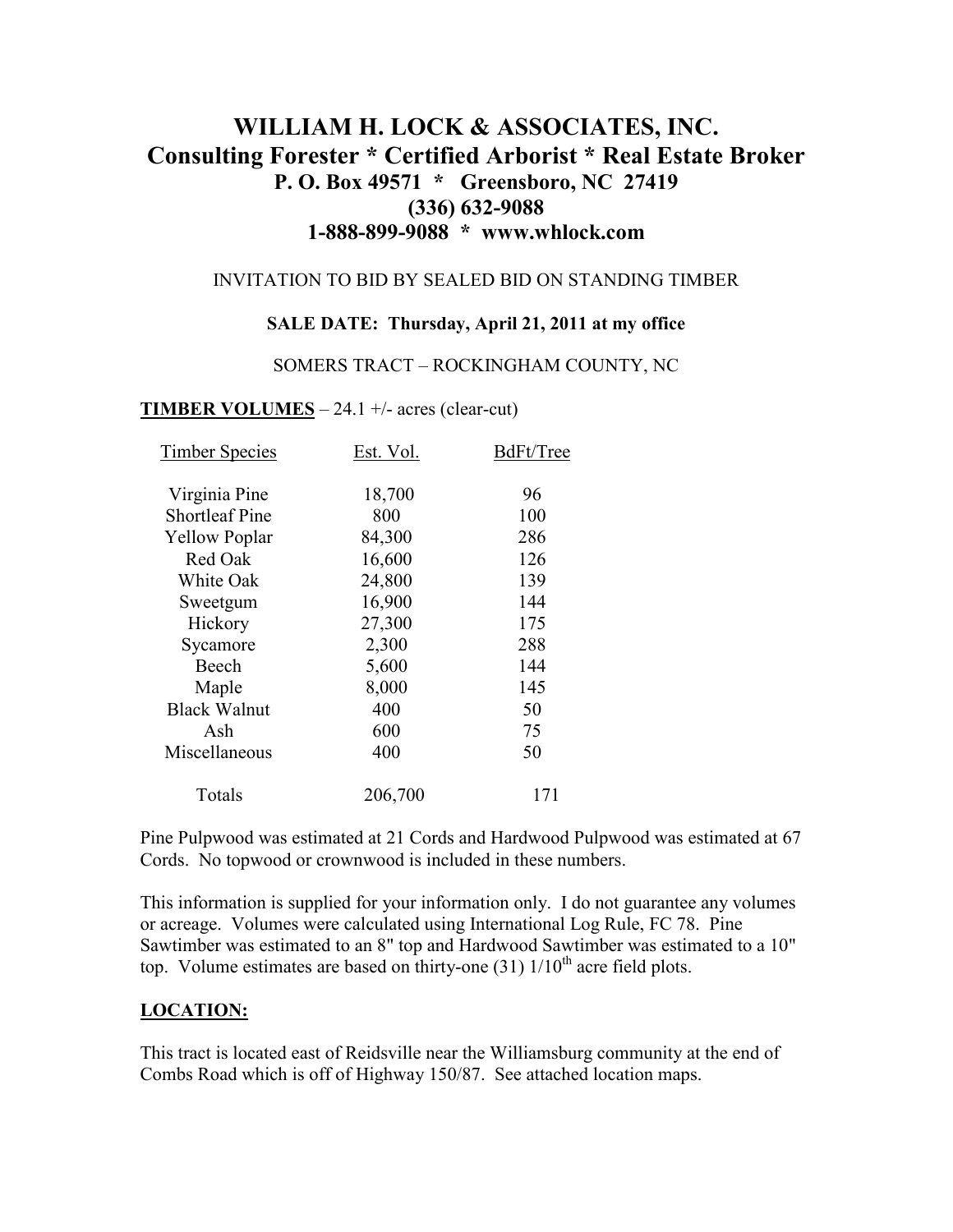Page Two Somers - Timber Sale Sale Date: Thursday – April 21, 2011

### **BIDS:**

The Somers Tract is being sold on a lump sum sealed bid basis. Bids will be accepted by **regular mail** if received by 5:00 pm on Wednesday, April 20, 2011 **OR** bids will be accepted by **email (whlock@whlock.com), telephone (336-632-9088), fax (336-632- 9088), or in-person** at my office until 11:00 am on Thursday, April 21, 2011. At 11:00 am on Thursday, April 21, 2011 all bids received will be recorded. The successful bidder will be notified within 24 hours of the bid openings. A 10% deposit may be requested to be delivered to William H. Lock & Associates, Inc. within 72 hours of the bid opening. The balance of the sales price is to be delivered at the sale closing which should occur on or before May 20, 2011. The seller reserves the right to refuse or accept any and all bids. Seller will consider all bids. The seller will be responsible for the timber deed preparation and forestry consultant fees. The buyer will be responsible for all other closing costs. A \$1,000 performance deposit will be payable at closing and held in a noninterest bearing trust account until satisfactory completion of logging. The performance deposit does not limit the buyer's liability.

## **PLACE OF SALE:**

The timber sale will be held at the office of William H. Lock & Associates, Inc. in Greensboro, NC. The office address is 375 S. Swing Road, Greensboro, NC 27409. Telephone and Fax: 336-632-9088; Email-whlock@whlock.com

# **CONDITIONS OF SALE**:

1. The Buyer shall have 24 months from the date of the timber deed to cut and remove all merchantable timber within the "Sale Areas". "Creek Buffers" have been marked with Blue Paint. No blue painted trees marking the buffer boundaries may be cut. The tract is within the Jordan Lake Watershed so some select harvesting will be allowed within the buffers as described in the watershed regulations. Buyer agrees to abide by all necessary regulations pertaining to this particular watershed and all other applicable rules and regulations pertaining to timber harvesting. The landowner does have a Forest Management Plan. The "out" area has been marked with red paint. No harvesting activity will be allowed in this area and no trees are to be harvested within this area.

2. The Buyer shall access the tract from Combs Road along the existing 20' easement. All access routes will need to be installed and/or maintained according to all North Carolina Best Management Practices, Forest Practice Guidelines, and any applicable river basin rules. All roadways must remain open and passable by ordinary traffic at all times. The roadways must be left in similar condition at the completion of the harvesting operation as they were at the beginning of the harvesting operation. Call W.H. Lock if questions concerning access routes.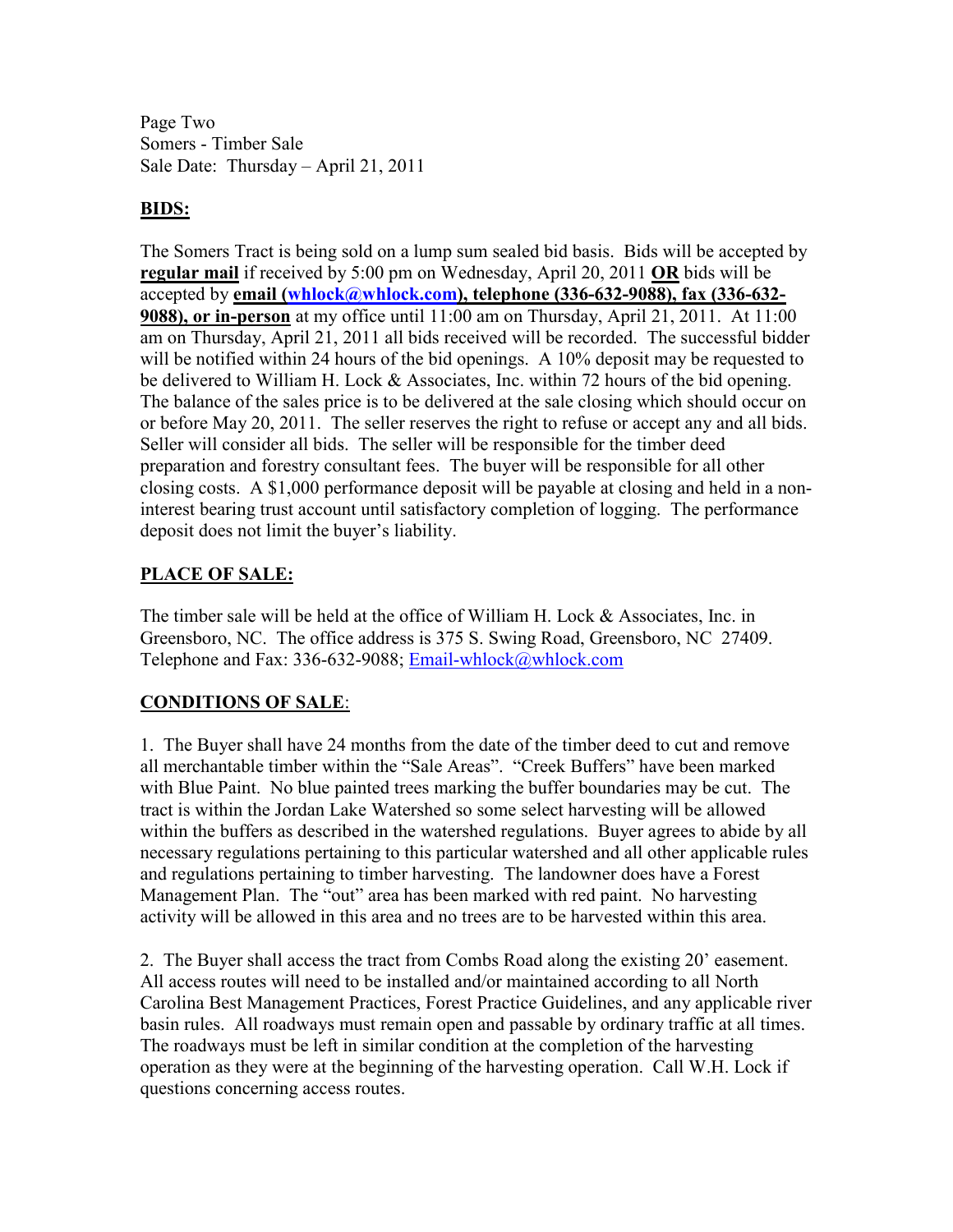Page Three Somers - Timber Sale Sale Date: Thursday – April 21, 2011

3. The Buyer is responsible for maintaining a clean site. No equipment parts, trash, tires or other debris shall be left on the property. It shall be the Buyer's responsibility to clean up any hazardous material or chemical waste spills including but not limited to Diesel Fuel, Hydraulic Fluid, Machine Oil, and/or Gasoline upon the subject property. Responsibility will include any required remediation including but not limited to the removal of contaminated soils.

4. Harvesting operations must not interfere with any farming operations and farming operations must not interfere with any harvesting operations. Decking, loading or hauling will not be permitted in any existing open fields or pastures immediately adjacent to the timber unless approved by William H. Lock & Associates, Inc. If approved, open areas must be free of logging debris, smoothed when completed, and re-seeded if necessary. All loading decks and truck parking areas must be reseeded when the harvesting operation is completed.

5. The Buyer is responsible for following all Federal, State, and local regulations regarding timber harvesting activities. If required, Buyer is responsible for obtaining any necessary permits or licenses required for timber harvesting. All logging operations must conform to North Carolina Best Management Practices, Forest Practices Guidelines, and any applicable river basin rules. In the event that a non-compliance situation is identified on the tract as a result of the harvesting operation, William H. Lock  $\&$  Associates, Inc. will have the express right to suspend the harvesting operation until the situation is brought into compliance. No trees or other logging debris shall be left in or across the property boundary, sale cutting lines or access roads and paths.

6. All necessary property lines and corners have been marked with pink flagging. No flagged or painted trees denoting the property and/or sale boundary shall be cut and no trees outside the boundary lines shall be cut. If trees marking the property lines or sale boundary are cut, North Carolina timber trespass laws may apply. No trees shall be cut to fall on a neighboring landowner's property or where potential damage may occur. If existing property corners are damaged or removed as a result of the harvesting operation, Buyer agrees to replace the markers at the correct surveyed location at their own expense.

7. Buyer agrees to notify William H. Lock & Associates, Inc., P. O. Box 49571, Greensboro, NC 27419 at least 3 days in advance of the beginning of the harvesting operation and at least 3 days in advance of the completion of the harvesting operation. The buyer and/or logger must complete a pre-harvest inspection with WHL & Associates prior to beginning any logging activity.

8. Seller or their Agent reserves the right, in its sole discretion, to require the termination of all timber harvesting in the event that weather conditions cause the land to become so